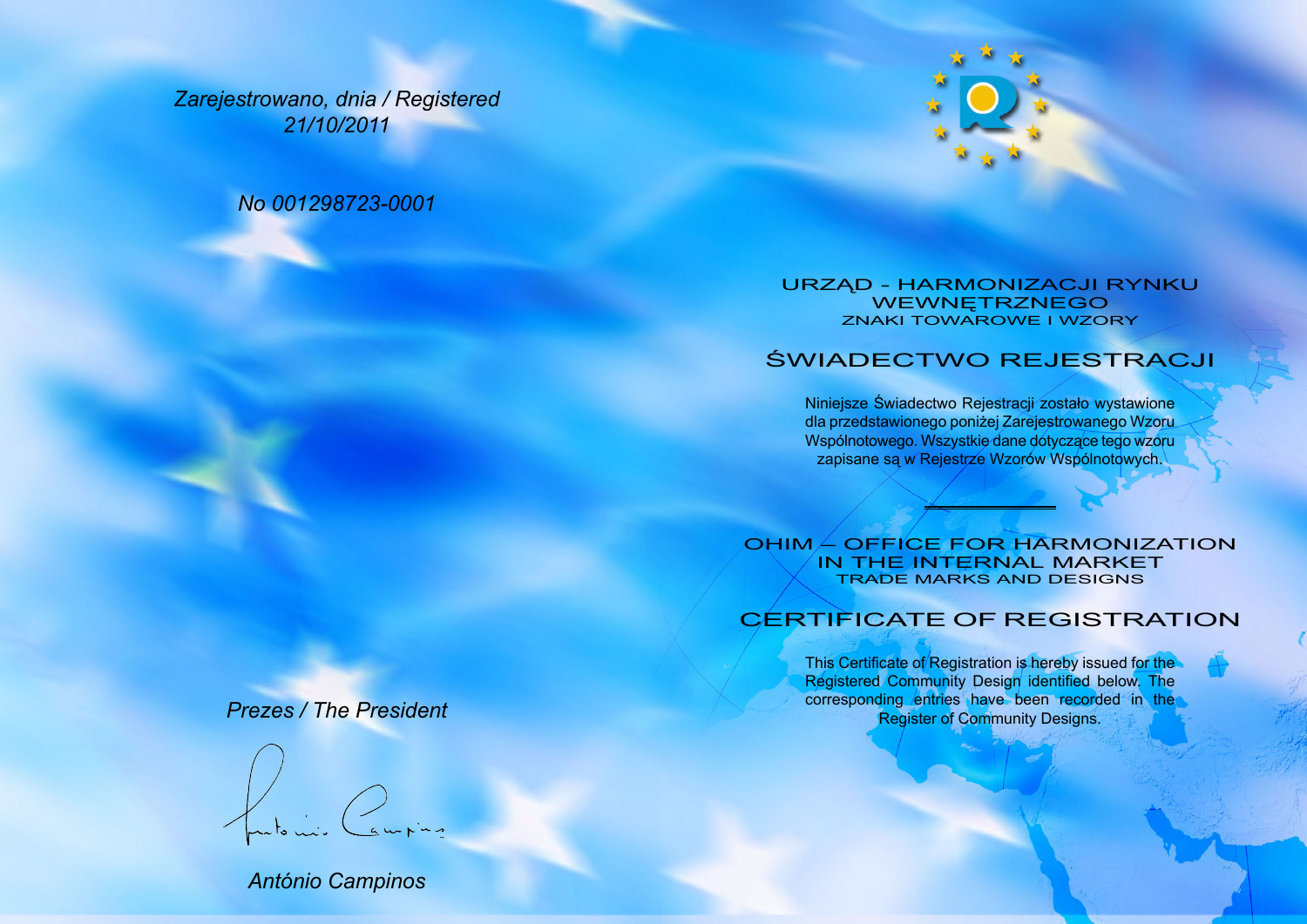

| 21 | 001298723-0001 |
|----|----------------|
| ~  |                |

- 25 PL EN<br>22 21/10/20
- 22 21/10/2011 15 21/10/2011
- 
- 45 07/02/2012 001298723-0001
- 72 Bartosz Pasternak
- 73 Elgat sp. z o.o.
- ul. Policka 15 72-004 Tanowo
- POLONIA 74 Elgat sp. z o.o.
	- Anna Maka ul. Policka 15 72-004 Tanowo POLONIA
- 51 13 03

-

54

BG - Оборудване за разпределение или регулиране на електрическа енергия

ES - Material de distribución o de control de la energía eléctrica

CS - Zařízení na rozvod nebo ovládání elektrické energie

DA - Udstyr til distribution og kontrol af elektrisk kraft

DE - Material zur Verteilung oder Steuerung der elektrischen Energie

**ET** - Elektrienergia jaotus- või kontrollseadmed

EL - Εξοπλισμός και όργανα διανομής ή ελέγχου ηλεκτρικής ενέργειας

EN - Equipment for distribution or control of electric power

FR - Matériel de distribution ou de commande d'énergie électrique

IT - Materiale di distribuzione o di comando di energia elettrica

LV - Aprīkojums elektroenerģijas sadalei vai kontrolei

LT - Elektros energijos paskirstymo skirstymo ar valdymo įranga

HU - Villamos energia elosztására és szabályozására szolgáló berendezések

MT - Tagħmir għad-distribuzzjoni u kontroll tad-dawl elettriku

NL - Uitrusting voor stroomdistributie of -regeling

PL - Urządzenia do przesyłu lub kontroli energii elektrycznej

RO - Echipament de distribuție sau comandă a curentului electric

PT - Material de distribuição ou de comando de energia eléctrica

- SK Zariadenia pre rozvod a riadenie elektrickej energie
- SL Oprema za distribucijo ali regulacijo električne energije
- FI Sähkövoiman jakeluun tai valvontaan käytettävät laitteet
- SV Utrustning för distribution och kontroll av elektrisk ström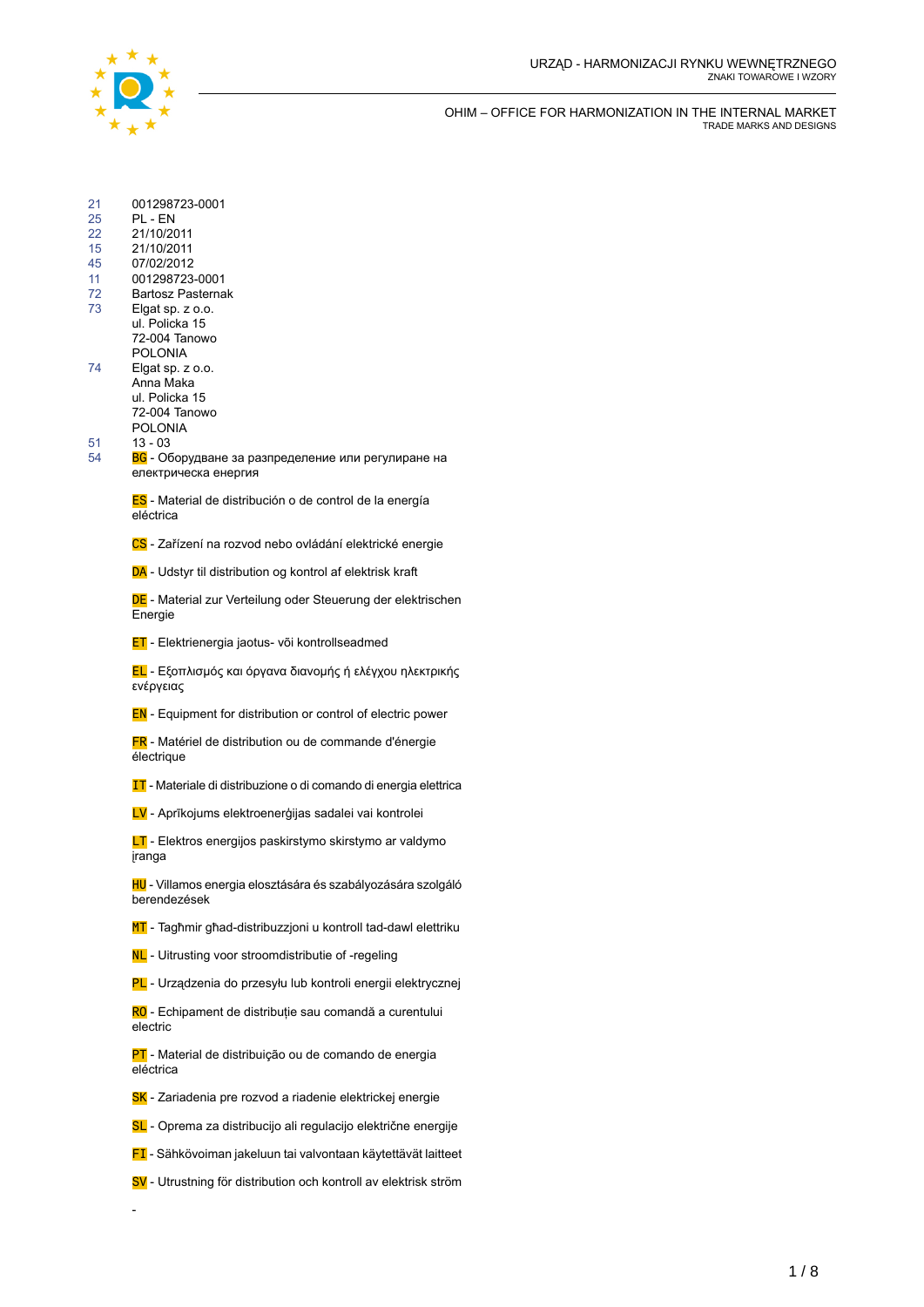

- **BG** Разпределителни електрически табла
- ES Paneles de conexiones eléctricas
- CS Rozvaděče pro elektrická připojení
- DA Afbryderpaneler til elektriske forbindelser
- DE Schalttafeln [elektrische]
- **ET** Elektrilülituskilbid
- EL Πίνακες διανομής για ηλεκτρικές συνδέσεις
- **EN** Switchboards for electric connections
- FR Tableaux de commutation [électricité]
- **IT** Quadri di distribuzione per collegamenti elettrici
- LV Vadības pultis elektrības savienojumiem
- **LT** Elektros kontaktų skirstomieji skydai
- HU Kapcsolóasztalok/-táblák villamos csatlakozásokhoz
- MT Swiċċbordijiet għall-kollegamenti elettriċi
- NL Schakelborden voor elektrische verbindingen
- PL Tablice rozdzielcze do połączeń elektrycznych
- RO Tablouri de comandă pentru conexiuni electrice
- PT Quadros de comutação (electricidade)
- SK Rozvádzače na elektrické spojenia
- SL Stikalne plošče za električne konektorje
- **FI** Kytkintaulut sähkökytkennöille
- SV Kopplingstavlor för elektriska anslutningar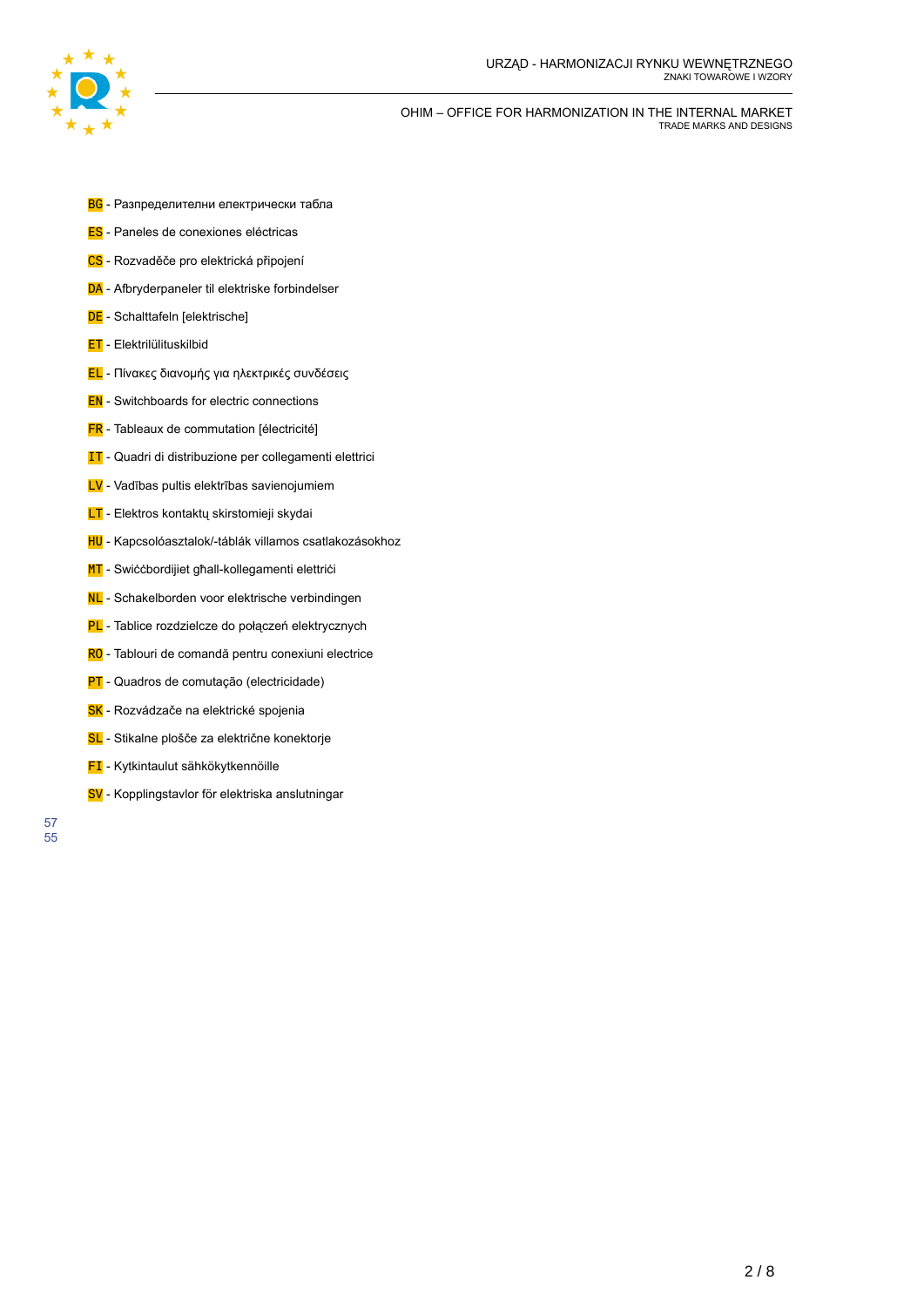

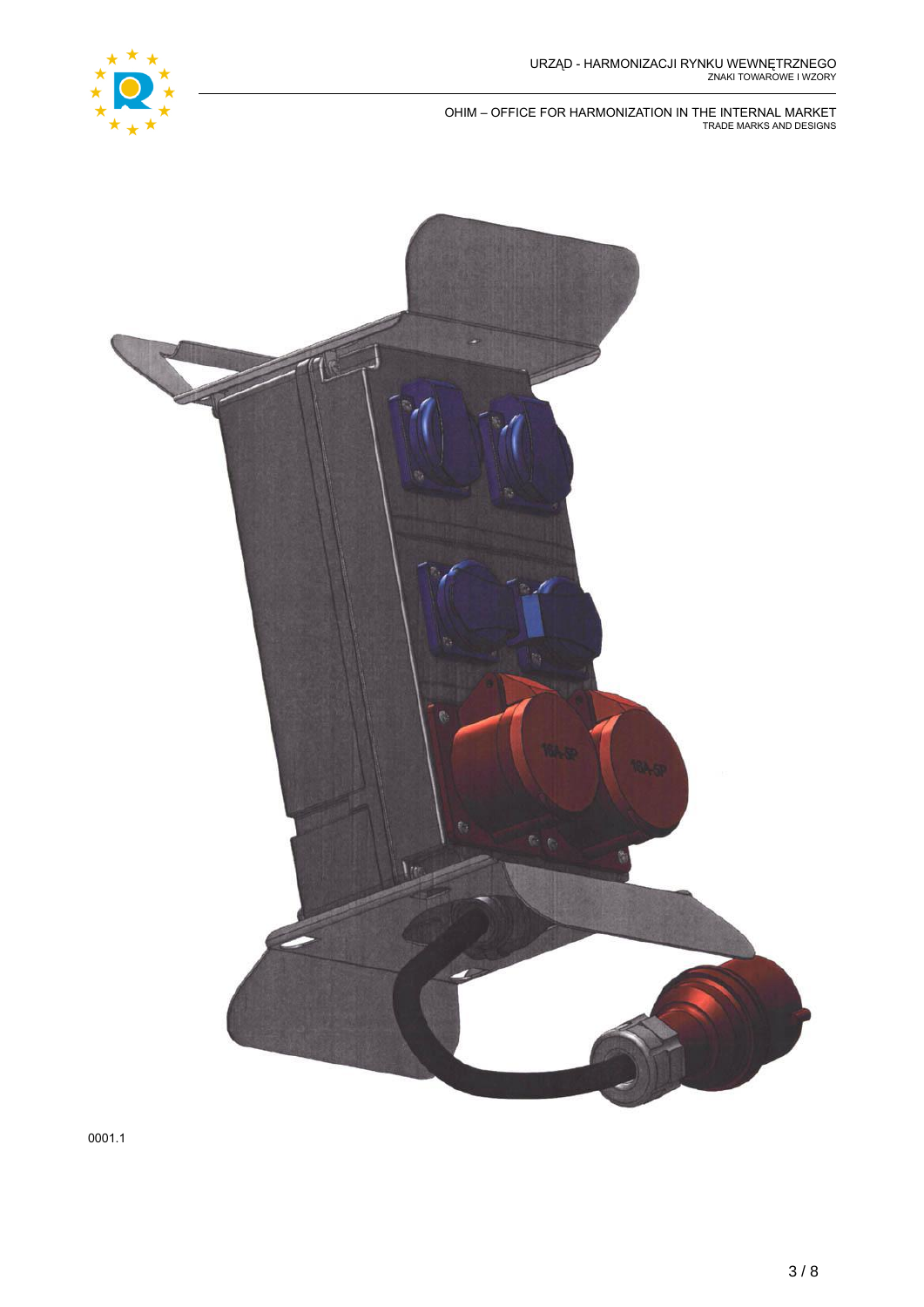

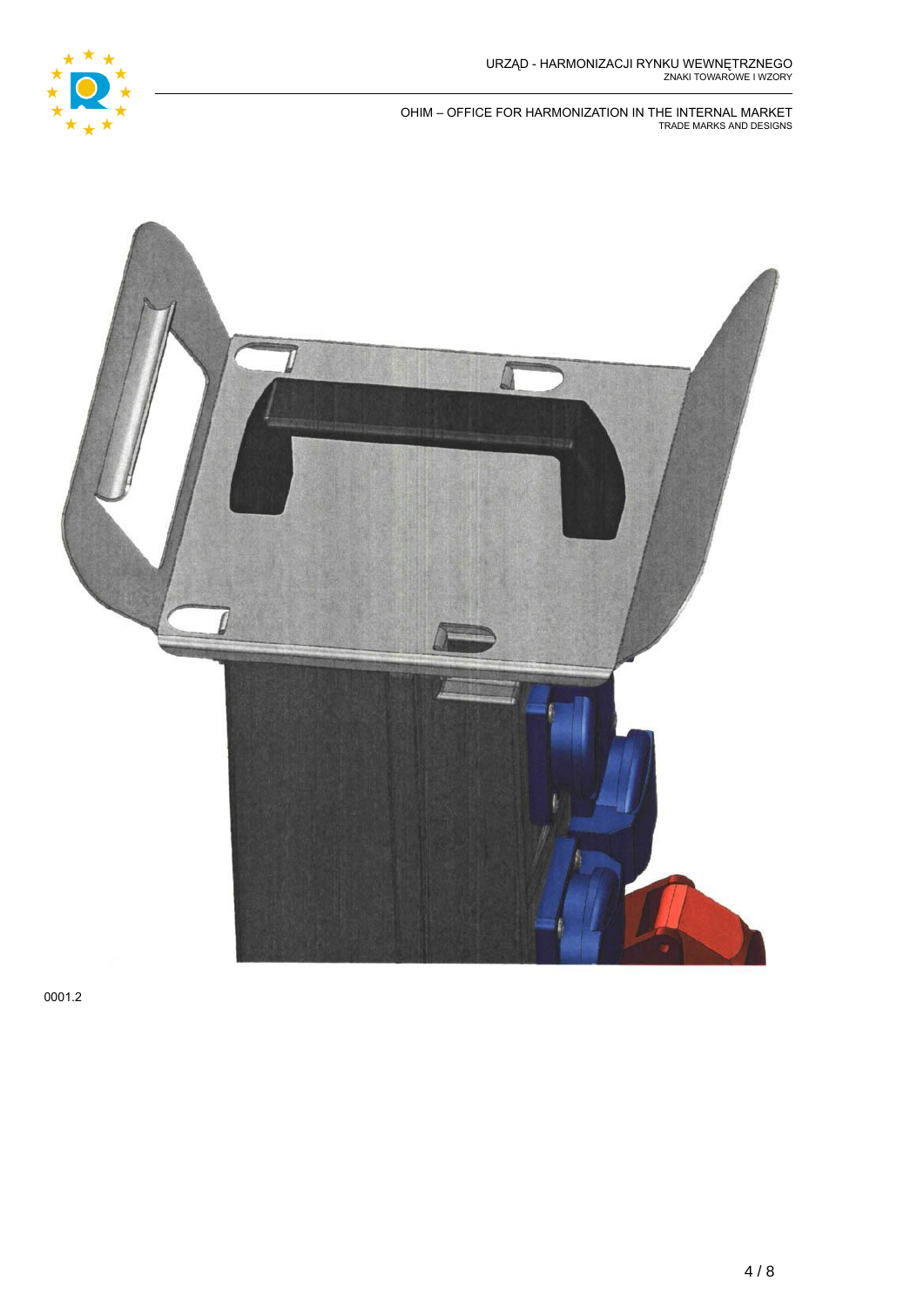

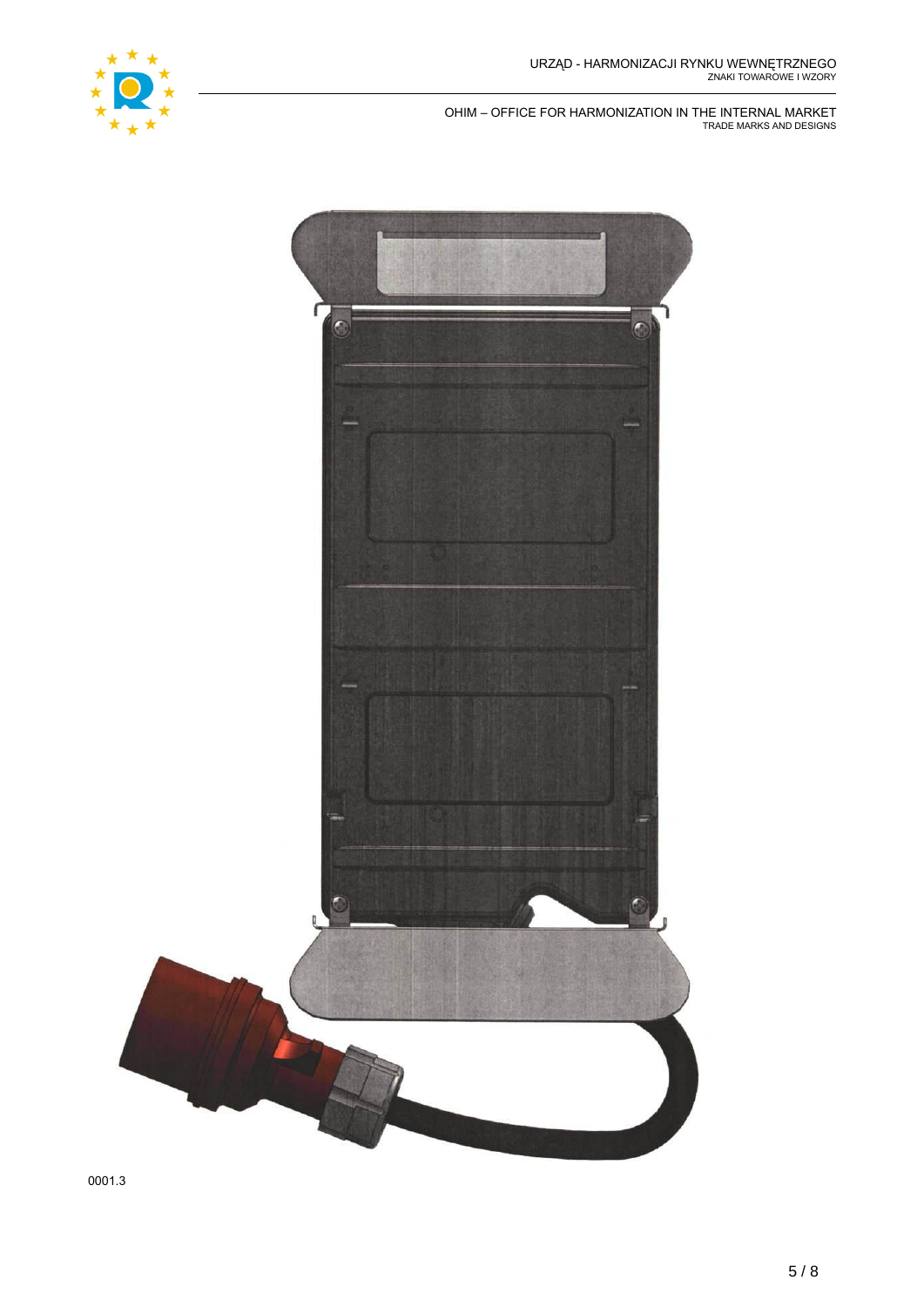

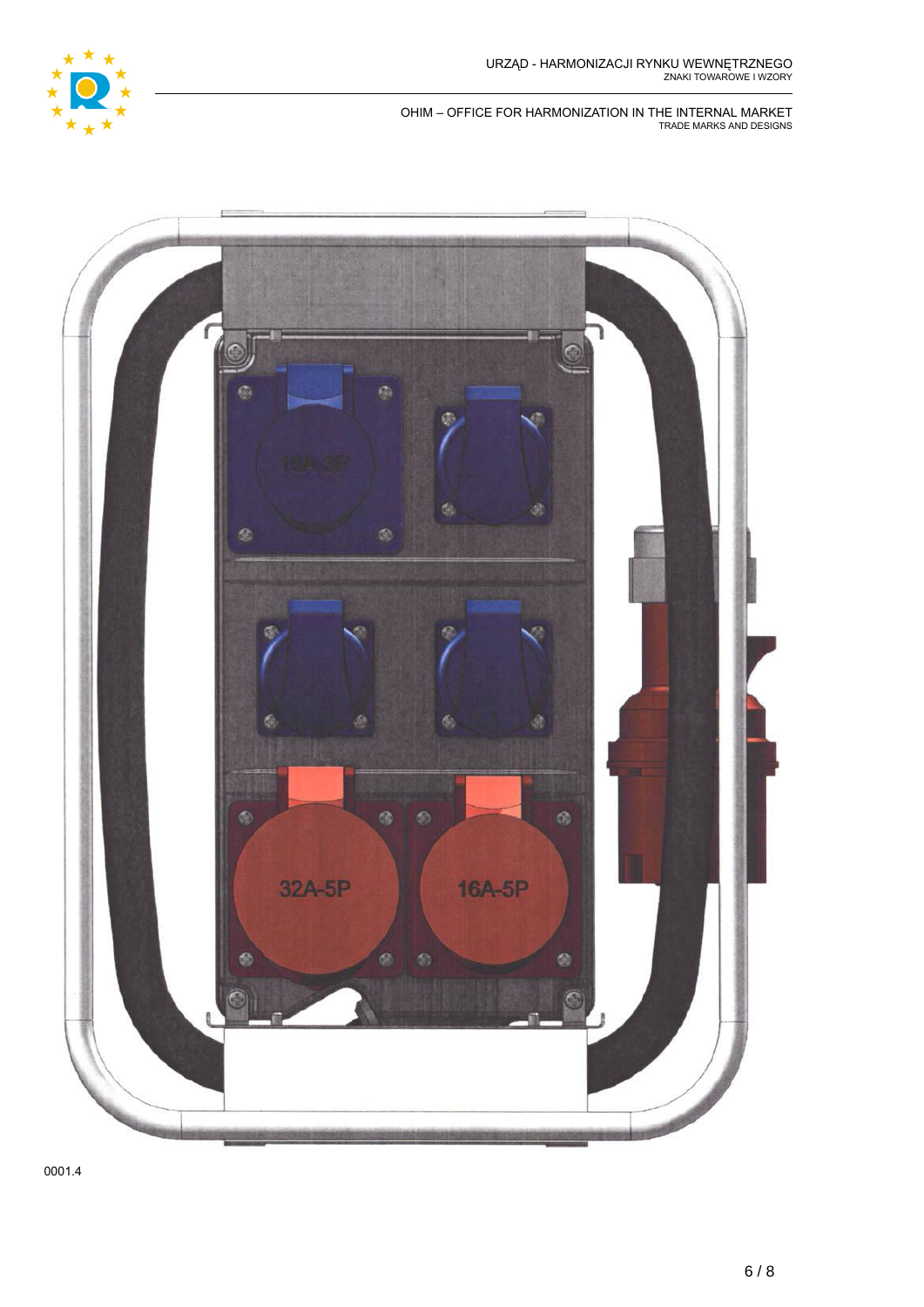